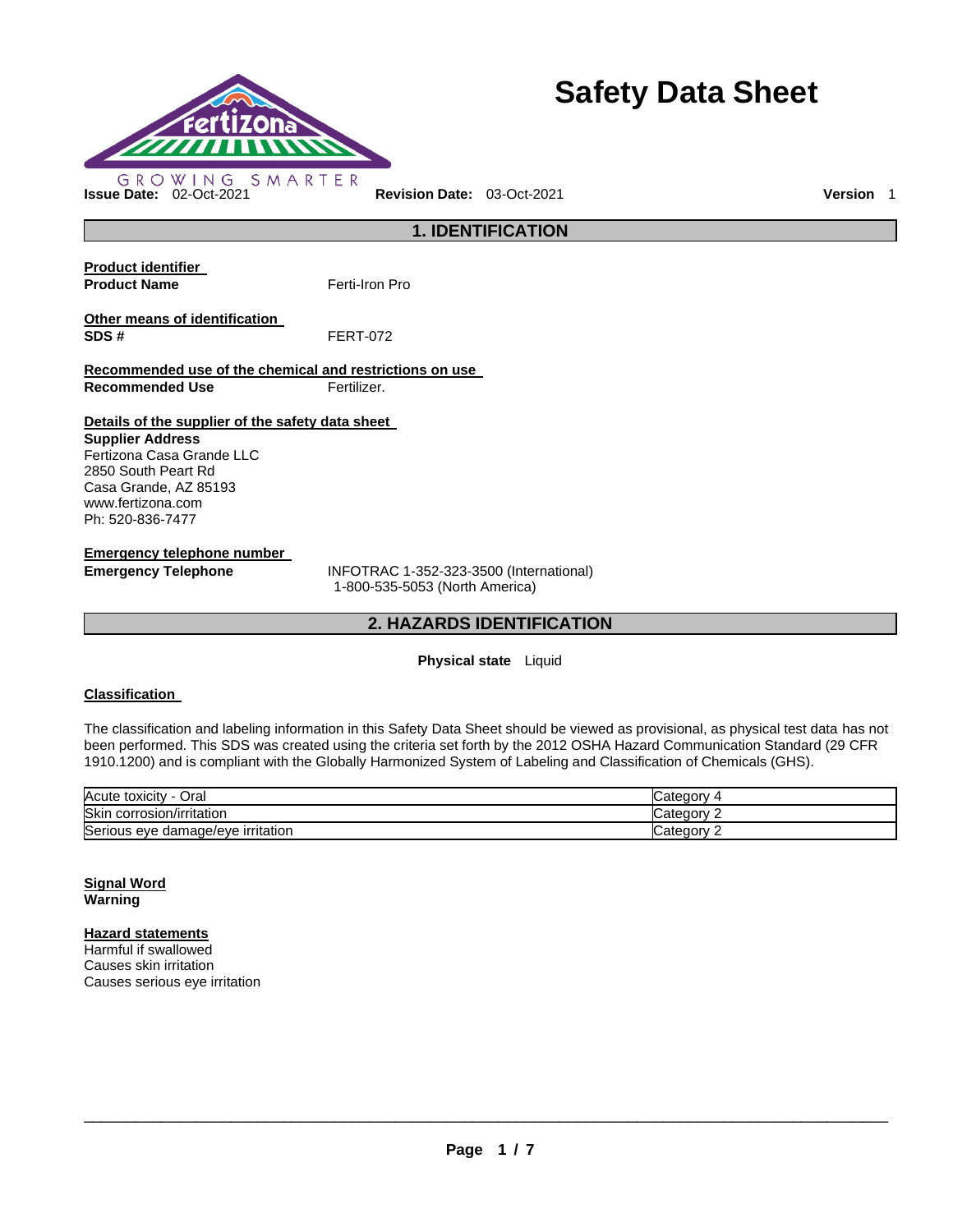

## **Precautionary Statements - Prevention**

Wash face, hands and any exposed skin thoroughly after handling Do not eat, drink or smoke when using this product Wear protective gloves/protective clothing/eye protection/face protection

### **Precautionary Statements - Response**

IF IN EYES: Rinse cautiously with water for several minutes. Remove contact lenses, if present and easy to do. Continue rinsing If eye irritation persists: Get medical advice/attention IF ON SKIN: Wash with plenty of water and soap Take off contaminated clothing and wash before reuse If skin irritation occurs: Get medical advice/attention IF SWALLOWED: Call a POISON CENTER or doctor/physician if you feel unwell Rinse mouth

## **Precautionary Statements - Disposal**

Dispose of contents/container to an approved waste disposal plant

## **Unknown Acute Toxicity**

NOTE: Acute Toxicity classifications are approximates

## **3. COMPOSITION/INFORMATION ON INGREDIENTS**

**Chemical Nature** Please see products label for more info, Derived from: Urea, magnesium sulfate, manganese sulfate, ferrous sulfate and vegetable protein hydrolysate.

## **4. FIRST AID MEASURES**

## **Description of first aid measures**

| <b>Eve Contact</b>  | Immediately flush with plenty of water. After initial flushing, remove any contact lenses and<br>continue flushing for at least 15 minutes. If eye irritation persists: Get medical<br>advice/attention. |
|---------------------|----------------------------------------------------------------------------------------------------------------------------------------------------------------------------------------------------------|
| <b>Skin Contact</b> | Wash off immediately with soap and plenty of water while removing all contaminated<br>clothes and shoes. If skin irritation persists, call a physician.                                                  |
| <b>Inhalation</b>   | Remove exposed individual(s) to fresh air for 20 minutes. Consult a physician/poison center<br>if individual's condition declines or if symptoms persist.                                                |
| Ingestion           | Rinse mouth. Do NOT induce vomiting. Drink 1 or 2 glasses of water. Never give anything<br>by mouth to an unconscious person. Call a poison center or doctor/physician if you feel<br>unwell.            |
|                     | Most important symptoms and effects, both acute and delaved                                                                                                                                              |

\_\_\_\_\_\_\_\_\_\_\_\_\_\_\_\_\_\_\_\_\_\_\_\_\_\_\_\_\_\_\_\_\_\_\_\_\_\_\_\_\_\_\_\_\_\_\_\_\_\_\_\_\_\_\_\_\_\_\_\_\_\_\_\_\_\_\_\_\_\_\_\_\_\_\_\_\_\_\_\_\_\_\_\_\_\_\_\_\_\_\_\_\_

**Symptoms** Harmful if swallowed. Causes serious eye irritation. Causes skin irritation. May cause nausea, vomiting, stomach ache, and diarrhea.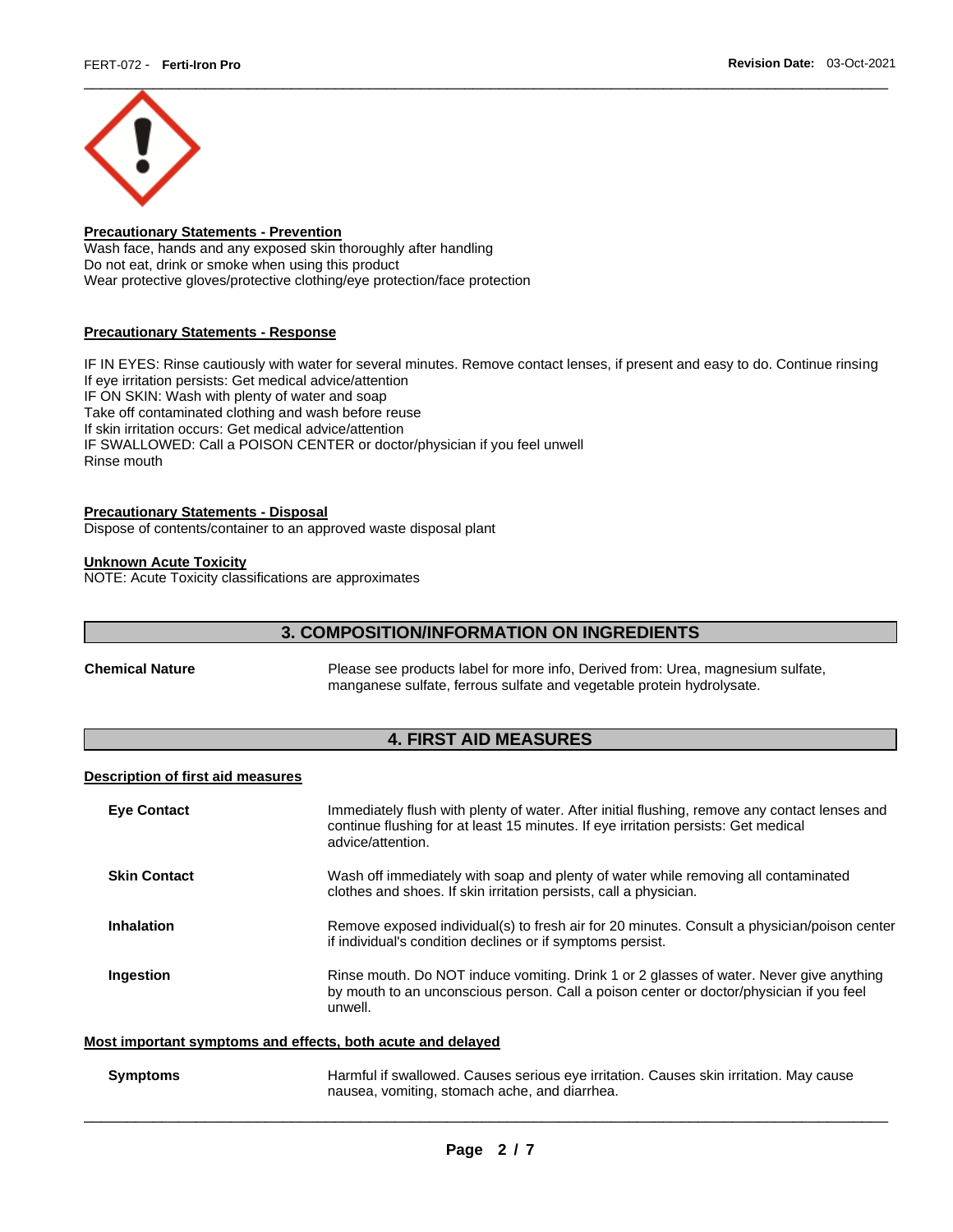#### **Indication of any immediate medical attention and special treatment needed**

**Notes to Physician**  Treat symptomatically.

## **5. FIRE-FIGHTING MEASURES**

\_\_\_\_\_\_\_\_\_\_\_\_\_\_\_\_\_\_\_\_\_\_\_\_\_\_\_\_\_\_\_\_\_\_\_\_\_\_\_\_\_\_\_\_\_\_\_\_\_\_\_\_\_\_\_\_\_\_\_\_\_\_\_\_\_\_\_\_\_\_\_\_\_\_\_\_\_\_\_\_\_\_\_\_\_\_\_\_\_\_\_\_\_

#### **Suitable Extinguishing Media**

Use extinguishing measures that are appropriate to local circumstances and the surrounding environment.

**Unsuitable Extinguishing Media** Not determined.

## **Specific Hazards Arising from the Chemical**

Product is not flammable or combustible.

## **Protective equipment and precautions for firefighters**

As in any fire, wear self-contained breathing apparatus pressure-demand, MSHA/NIOSH (approved or equivalent) and full protective gear.

## **6. ACCIDENTAL RELEASE MEASURES**

| Personal precautions, protective equipment and emergency procedures |                                                |  |  |
|---------------------------------------------------------------------|------------------------------------------------|--|--|
| <b>Personal Precautions</b>                                         | Use personal protective equipment as required. |  |  |

#### **Environmental precautions**

**Environmental precautions** See Section 12 for additional Ecological Information.

### **Methods and material for containment and cleaning up**

| <b>Methods for Containment</b> | Prevent further leakage or spillage if safe to do so. Soak up and contain spill with an<br>absorbent material. |
|--------------------------------|----------------------------------------------------------------------------------------------------------------|
| <b>Methods for Clean-Up</b>    | Reclaim where possible. Sweep up and shovel into suitable containers for disposal.                             |

## **7. HANDLING AND STORAGE**

## **Precautions for safe handling**

**Advice on Safe Handling** Handle in accordance with good industrial hygiene and safety practice. Wear appropriate personal protective equipment. Wash face, hands and any exposed skin thoroughly after handling. Avoid contact with skin, eyes or clothing. Avoid breathing vapors or mists. Use only with adequate ventilation.

#### **Conditions for safe storage, including any incompatibilities**

| <b>Storage Conditions</b> | Keep containers tightly closed in a dry, cool and well-ventilated place. Store at<br>temperatures above 32°F. |
|---------------------------|---------------------------------------------------------------------------------------------------------------|
| Incompatible Materials    | Strong oxidizing agents, Strong acids, Strong bases,                                                          |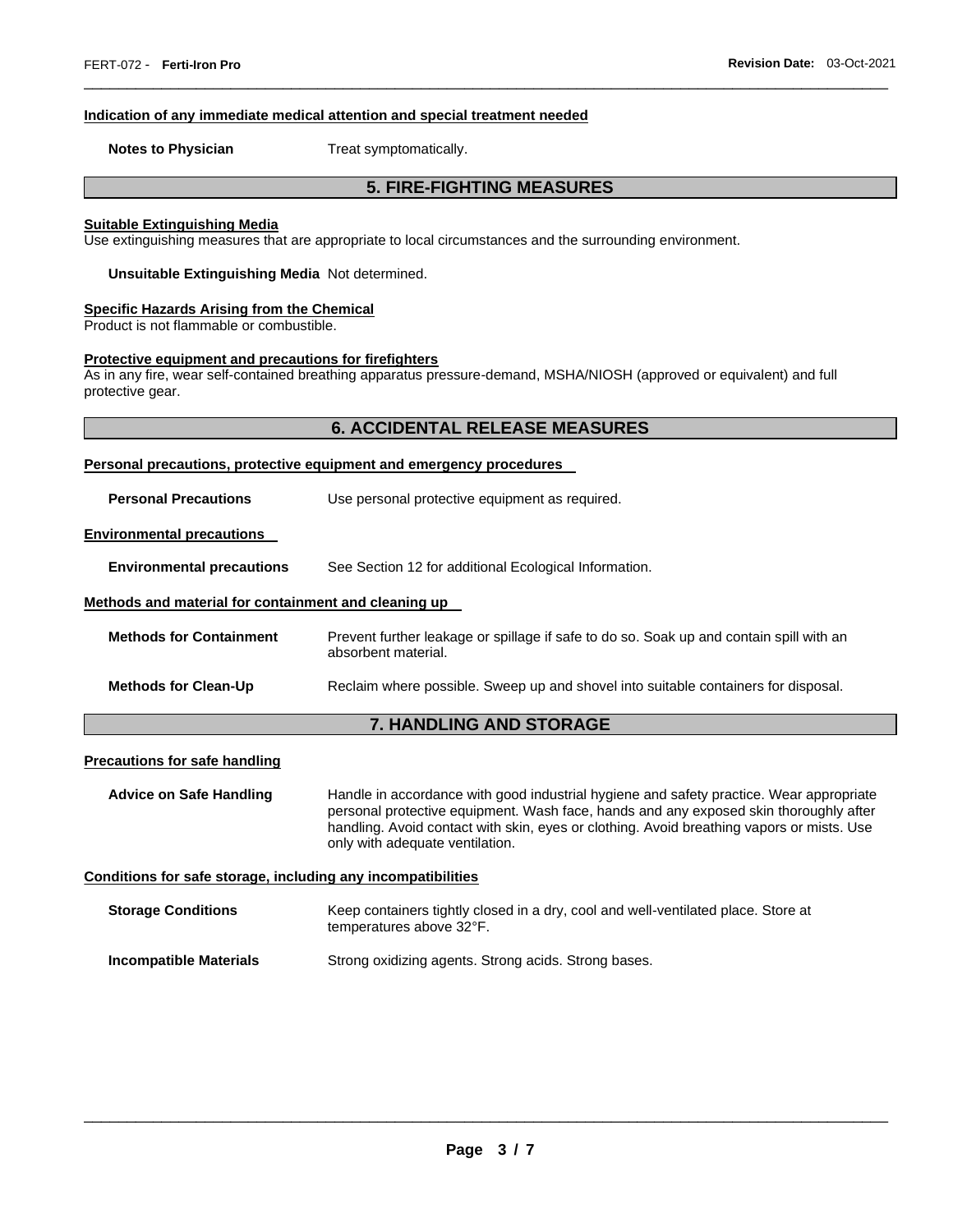## \_\_\_\_\_\_\_\_\_\_\_\_\_\_\_\_\_\_\_\_\_\_\_\_\_\_\_\_\_\_\_\_\_\_\_\_\_\_\_\_\_\_\_\_\_\_\_\_\_\_\_\_\_\_\_\_\_\_\_\_\_\_\_\_\_\_\_\_\_\_\_\_\_\_\_\_\_\_\_\_\_\_\_\_\_\_\_\_\_\_\_\_\_ **8. EXPOSURE CONTROLS/PERSONAL PROTECTION**

**Exposure Guidelines** No exposure limits noted for ingredient(s).

## **Appropriate engineering controls**

| <b>Engineering Controls</b>                                           | Apply technical measures to comply with the occupational exposure limits. Maintain eye<br>wash fountain and quick-drench facilities in work area.                                                                                                                                                                              |  |  |
|-----------------------------------------------------------------------|--------------------------------------------------------------------------------------------------------------------------------------------------------------------------------------------------------------------------------------------------------------------------------------------------------------------------------|--|--|
| Individual protection measures, such as personal protective equipment |                                                                                                                                                                                                                                                                                                                                |  |  |
| <b>Eye/Face Protection</b>                                            | Wear eye/face protection. Refer to 29 CFR 1910.133 for eye and face protection<br>regulations.                                                                                                                                                                                                                                 |  |  |
| <b>Skin and Body Protection</b>                                       | Wear protective gloves and protective clothing. Reference Wiley's "Quick Selection Guide<br>to Chemical Protective Clothing". Refer to 29 CFR 1910.138 for appropriate skin and body<br>protection.                                                                                                                            |  |  |
| <b>Respiratory Protection</b>                                         | If necessary, wear a MSHA/NIOSH-approved respirator. Refer to 29 CFR 1910.134 for<br>respiratory protection requirements.                                                                                                                                                                                                      |  |  |
|                                                                       | General Hygiene Considerations Avoid contact with skin, eyes and clothing. After handling this product, wash hands before<br>eating, drinking, or smoking. If contact occurs, remove contaminated clothing. If needed,<br>take first aid action shown on section 4 of this SDS. Launder contaminated clothing before<br>reuse. |  |  |

## **9. PHYSICAL AND CHEMICAL PROPERTIES**

## **Information on basic physical and chemical properties**

| <b>Physical state</b>            | Liquid           |                       |                |
|----------------------------------|------------------|-----------------------|----------------|
| Appearance                       | Not determined   | Odor                  | Not determined |
| Color                            | Not determined   | <b>Odor Threshold</b> | Not determined |
|                                  |                  |                       |                |
| <b>Property</b>                  | Values           | Remarks • Method      |                |
| рH                               | 4.4              |                       |                |
| Melting point / freezing point   | Not determined   |                       |                |
| Boiling point / boiling range    | Not determined   |                       |                |
| <b>Flash point</b>               | Not determined   |                       |                |
| <b>Evaporation Rate</b>          | Not determined   |                       |                |
| <b>Flammability (Solid, Gas)</b> | Not determined   |                       |                |
| <b>Flammability Limit in Air</b> |                  |                       |                |
| Upper flammability or explosive  | Not determined   |                       |                |
| limits                           |                  |                       |                |
| Lower flammability or explosive  | Not determined   |                       |                |
| limits                           |                  |                       |                |
| <b>Vapor Pressure</b>            | Not determined   |                       |                |
| <b>Vapor Density</b>             | Not determined   |                       |                |
| <b>Relative Density</b>          | 1.37             |                       |                |
| <b>Water Solubility</b>          | Soluble in water |                       |                |
| Solubility in other solvents     | Not determined   |                       |                |
| <b>Partition Coefficient</b>     | Not determined   |                       |                |
| <b>Autoignition temperature</b>  | Not determined   |                       |                |
| <b>Decomposition temperature</b> | Not determined   |                       |                |
| <b>Kinematic viscosity</b>       | Not determined   |                       |                |
| <b>Dynamic Viscosity</b>         | Not determined   |                       |                |
| <b>Explosive Properties</b>      | Not determined   |                       |                |
| <b>Oxidizing Properties</b>      | Not determined   |                       |                |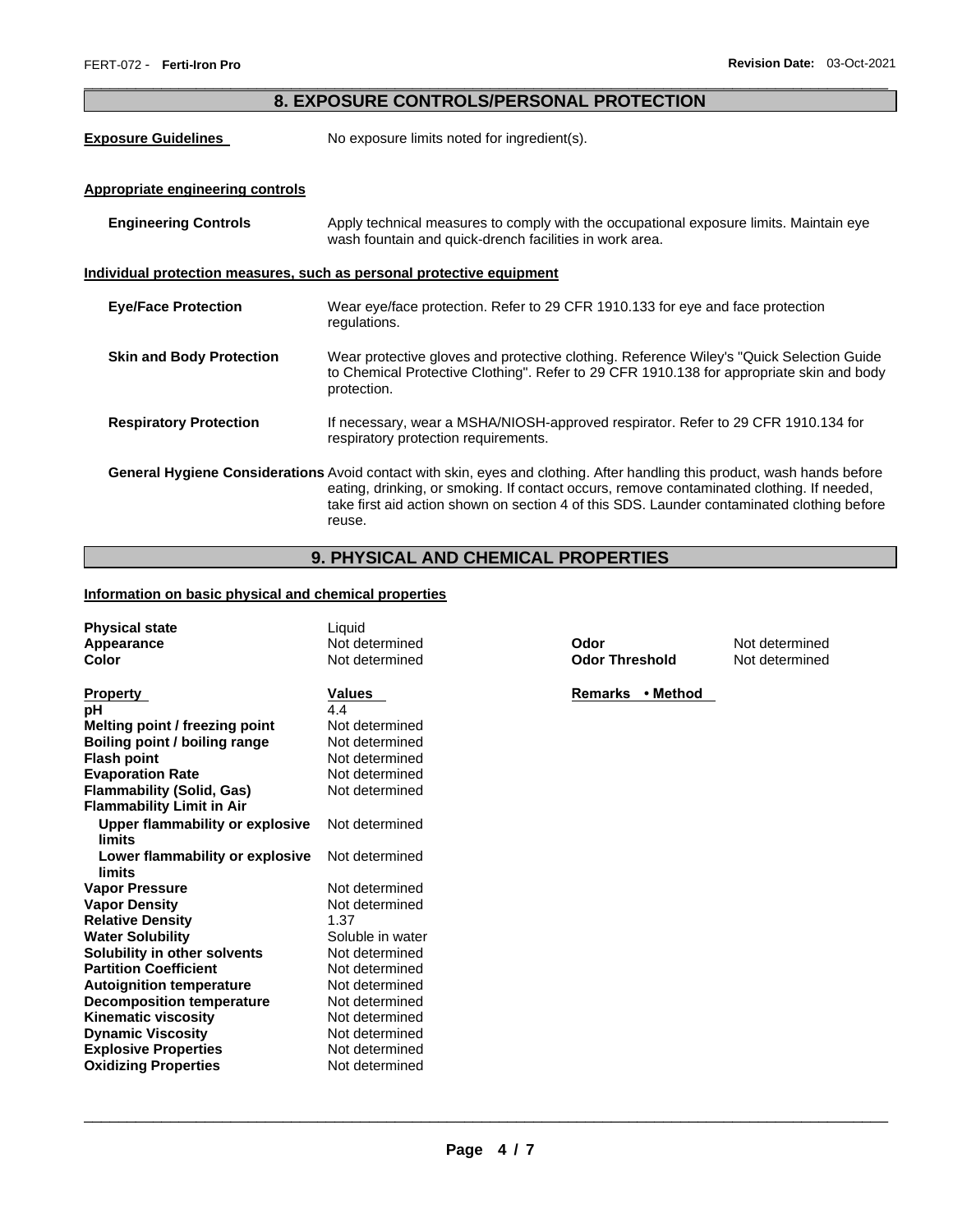## **Other information**

**Bulk density** 11.45 lb/gas @68F

## **10. STABILITY AND REACTIVITY**

\_\_\_\_\_\_\_\_\_\_\_\_\_\_\_\_\_\_\_\_\_\_\_\_\_\_\_\_\_\_\_\_\_\_\_\_\_\_\_\_\_\_\_\_\_\_\_\_\_\_\_\_\_\_\_\_\_\_\_\_\_\_\_\_\_\_\_\_\_\_\_\_\_\_\_\_\_\_\_\_\_\_\_\_\_\_\_\_\_\_\_\_\_

## **Reactivity**

Not reactive under normal conditions.

## **Chemical stability**

Stable under recommended storage conditions.

## **Possibility of hazardous reactions**

None under normal processing.

## **Conditions to Avoid**

Keep out of reach of children.

## **Incompatible materials**

Strong oxidizing agents. Strong acids. Strong bases.

### **Hazardous decomposition products**

None known based on information supplied.

## **11. TOXICOLOGICAL INFORMATION**

## **Information on likely routes of exposure**

| <b>Product Information</b>                                                                 |                                                                                                                                              |  |
|--------------------------------------------------------------------------------------------|----------------------------------------------------------------------------------------------------------------------------------------------|--|
| <b>Eye Contact</b>                                                                         | Causes serious eye irritation.                                                                                                               |  |
| <b>Skin Contact</b>                                                                        | Causes skin irritation.                                                                                                                      |  |
| <b>Inhalation</b>                                                                          | May cause irritation if inhaled.                                                                                                             |  |
| Ingestion                                                                                  | Harmful if swallowed. Irritating to mouth, throat and stomach. May cause nausea, vomiting,<br>stomach ache, and diarrhea.                    |  |
| <b>Component Information</b><br>Not available                                              |                                                                                                                                              |  |
|                                                                                            | Symptoms related to the physical, chemical and toxicological characteristics                                                                 |  |
| <b>Symptoms</b>                                                                            | Please see section 4 of this SDS for symptoms.                                                                                               |  |
| Delayed and immediate effects as well as chronic effects from short and long-term exposure |                                                                                                                                              |  |
| Carcinogenicity                                                                            | Based on the information provided, this product does not contain any carcinogens or<br>potential carcinogens as listed by OSHA, IARC or NTP. |  |
| <b>Numerical measures of toxicity</b>                                                      |                                                                                                                                              |  |
| <b>Unknown Acute Toxicity</b>                                                              | NOTE: Acute Toxicity classifications are approximates.                                                                                       |  |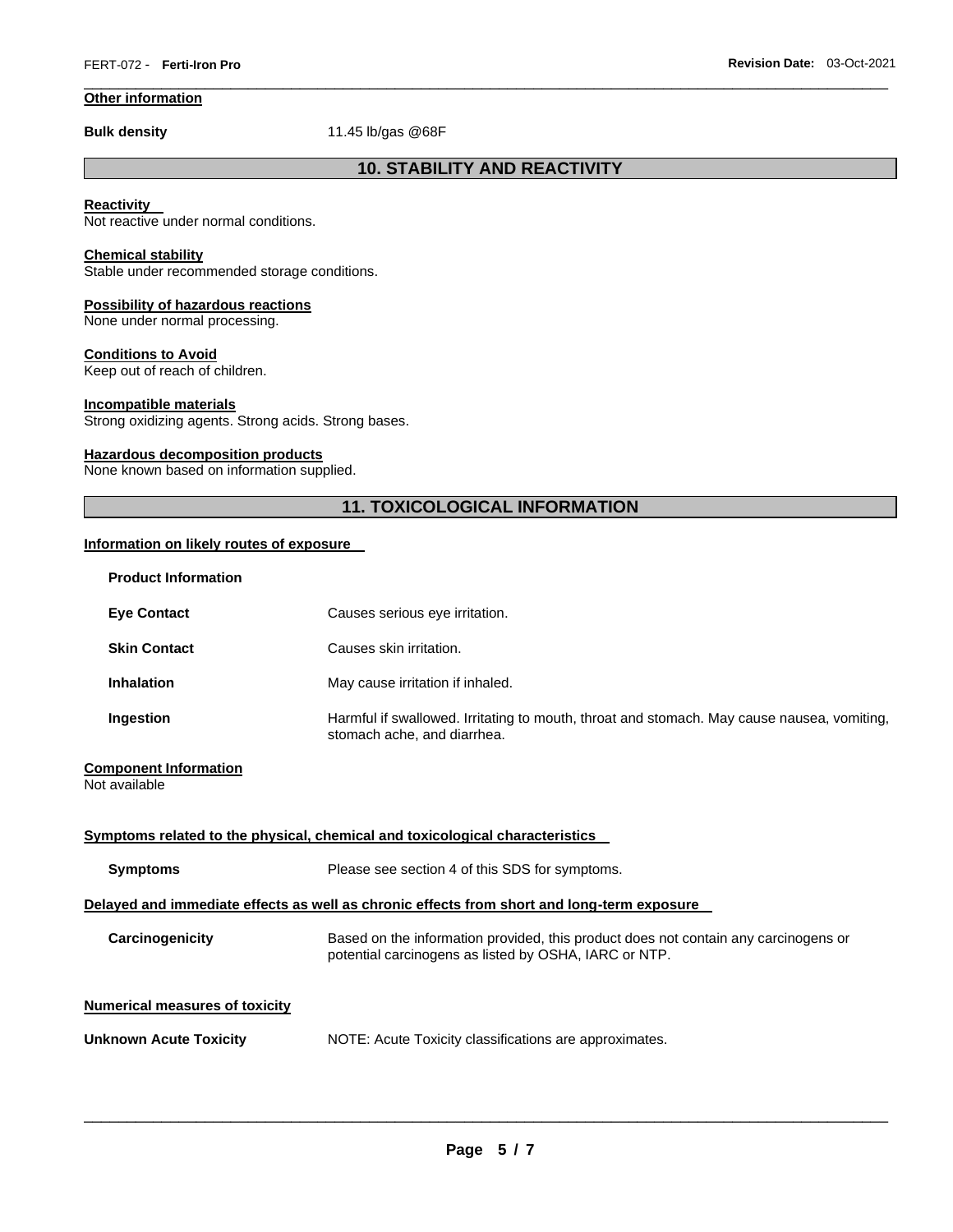## \_\_\_\_\_\_\_\_\_\_\_\_\_\_\_\_\_\_\_\_\_\_\_\_\_\_\_\_\_\_\_\_\_\_\_\_\_\_\_\_\_\_\_\_\_\_\_\_\_\_\_\_\_\_\_\_\_\_\_\_\_\_\_\_\_\_\_\_\_\_\_\_\_\_\_\_\_\_\_\_\_\_\_\_\_\_\_\_\_\_\_\_\_ **12. ECOLOGICAL INFORMATION**

#### **Ecotoxicity**

An environmental hazard cannot be excluded in the event of unprofessional handling or disposal.

#### **Persistence/Degradability**

Not determined.

#### **Bioaccumulation**

There is no data for this product.

#### **Other Adverse Effects**

Not determined

## **13. DISPOSAL CONSIDERATIONS**

## **Waste Treatment Methods**

| <b>Disposal of Wastes</b>        | Disposal should be in accordance with applicable regional, national and local laws and<br>regulations.                         |  |  |
|----------------------------------|--------------------------------------------------------------------------------------------------------------------------------|--|--|
| <b>Contaminated Packaging</b>    | Disposal should be in accordance with applicable regional, national and local laws and<br>regulations.                         |  |  |
| <b>14. TRANSPORT INFORMATION</b> |                                                                                                                                |  |  |
| Note                             | Please see current shipping paper for most up to date shipping information, including<br>exemptions and special circumstances. |  |  |
| DOT                              | Not regulated                                                                                                                  |  |  |
| <b>IATA</b>                      | Not regulated                                                                                                                  |  |  |
| <b>IMDG</b>                      | Not regulated                                                                                                                  |  |  |

## **15. REGULATORY INFORMATION**

### **International Inventories**

All ingredients of this product are listed or exempt from listing on the U.S. Toxic Substances Control Act (TSCA) Chemical Substance Inventory

#### **US Federal Regulations**

## **CERCLA**

This material, as supplied, does not contain any substances regulated as hazardous substances under the Comprehensive Environmental Response Compensation and Liability Act (CERCLA) (40 CFR 302) or the Superfund Amendments and Reauthorization Act (SARA) (40 CFR 355).

## **SARA 313**

Section 313 of Title III of the Superfund Amendments and Reauthorization Act of 1986 (SARA). This product is not a chemical which is subject to the reporting requirements of the Act and Title 40 of the Code of Federal Regulations, Part 372

## **CWA (Clean Water Act)**

This product does not contain any substances regulated as pollutants pursuant to the Clean Water Act (40 CFR 122.21 and 40 CFR 122.42)